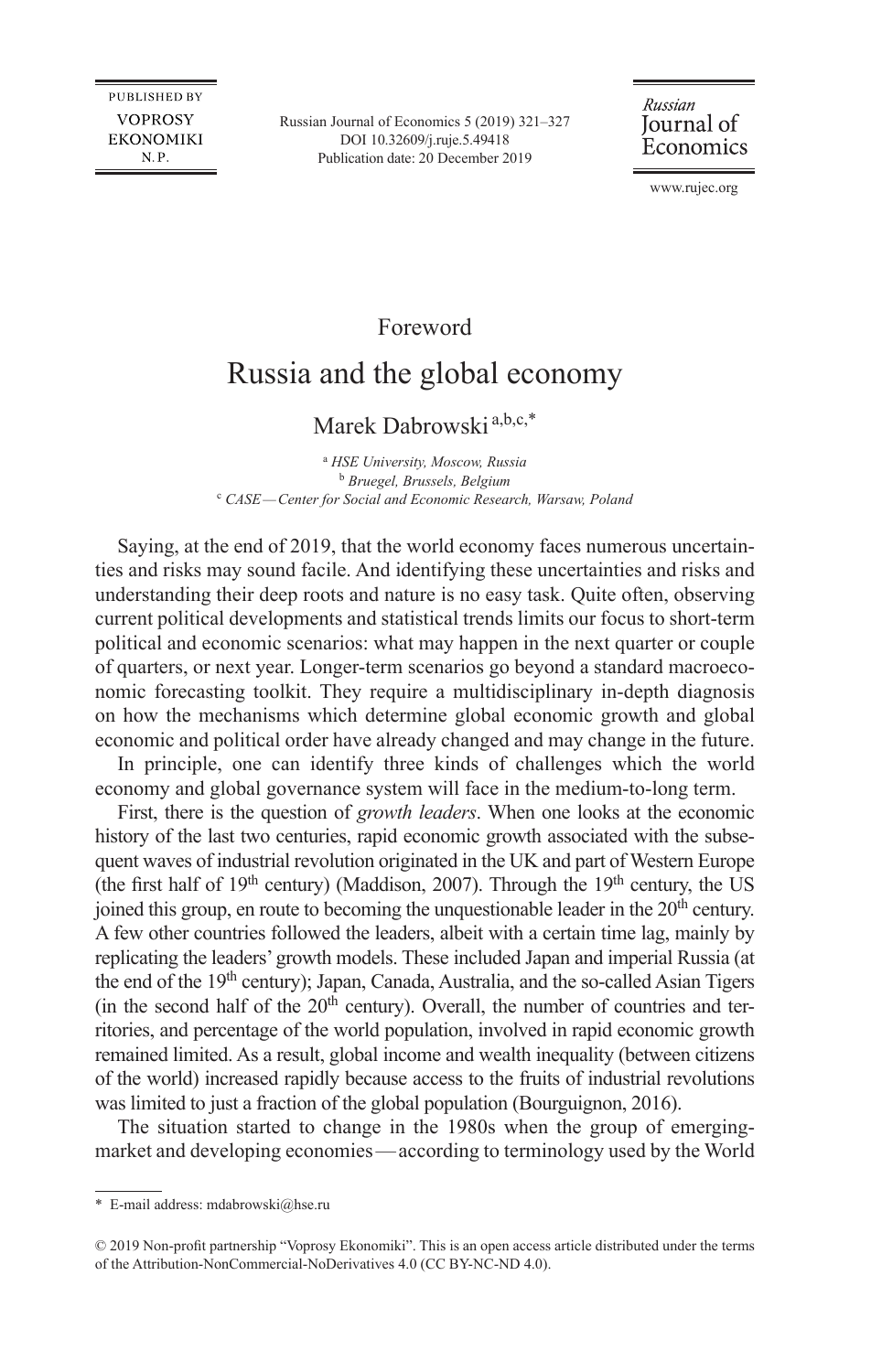Economic Outlook (WEO) of the International Monetary Fund (IMF)—gradually took the lead in global economic growth. This tendency accelerated in the first two decades of the  $21^{st}$  century (Fig. 1). At the same time, the group of advanced economies (AEs), especially Japan and Western Europe, has grown slower, due to population stagnation or decline. This two-speed economic growth helped to reduce global income inequalities even if national income inequalities increased within a number of large economies, especially in the US (Dabrowski, 2018).

However, a closer examination of growth trends in major world regions (Table 1) shows that this was Emerging and Developing Asia, in the first instance, China, India and a few other Asian countries such as Indonesia or Vietnam, which contributed to this change in growth geography. The share of other emergingmarket and developing (EMDEs) regions in the global output either increased marginally (Sub-Saharan Africa, SSA), or stagnated (Emerging and Developing Europe, EDE; Middle East and North Africa, MENA) or declined (Latin America and Caribbean, LAC; Commonwealth of Independent States, CIS).

Looking ahead, dynamics of the new growth geography (the one observed in the last 40 years) cannot be continued for one single reason—demography. The group of countries with a shrinking working-age population (Europe and Japan) has been recently joined by China, which has entered a new era of a rapidly declining labor force as a legacy of Deng Xiaoping's one-child policy. This factor has already contributed to a declining growth rate in the second half of the 2010s (although still high compared to AEs) and will continue to undermine Chinese growth dynamics in future. As result, the Chinese economy will be unable to



**Fig. 1.** AEs and EMDEs: GDP in constant prices, 1980–2018 (annual change, %). *Source:* World Economic Outlook database, April 2019.

| . .<br>۰.<br>۰.<br>× |  |  |  |
|----------------------|--|--|--|
|----------------------|--|--|--|

Gross domestic product based on PPP of major country groups, share of world total, 1980–2018 (%).

| Country group / Region | 1980 | 1992 | 2000 | 2010 | 2018 |
|------------------------|------|------|------|------|------|
| AEs                    | 63.2 | 57.9 | 56.8 | 46.3 | 40.8 |
| <b>EMDEs</b>           | 36.8 | 42.1 | 43.2 | 53.7 | 59.2 |
| <b>CIS</b>             | n/a  | 7.1  | 4.3  | 5.0  | 4.4  |
| <b>EDA</b>             | 8.9  | 12.6 | 16.7 | 25.8 | 33.3 |
| <b>EDE</b>             | 4.1  | 3.2  | 3.3  | 3.4  | 3.6  |
| LAC                    | 12.1 | 9.5  | 9.2  | 8.7  | 7.5  |
| <b>MENA</b>            | 9.1  | 7.3  | 7.2  | 8.0  | 7.4  |
| <b>SSA</b>             | 2.5  | 2.5  | 2.4  | 3.0  | 3.0  |

*Source:* World Economic Outlook database, April 2019.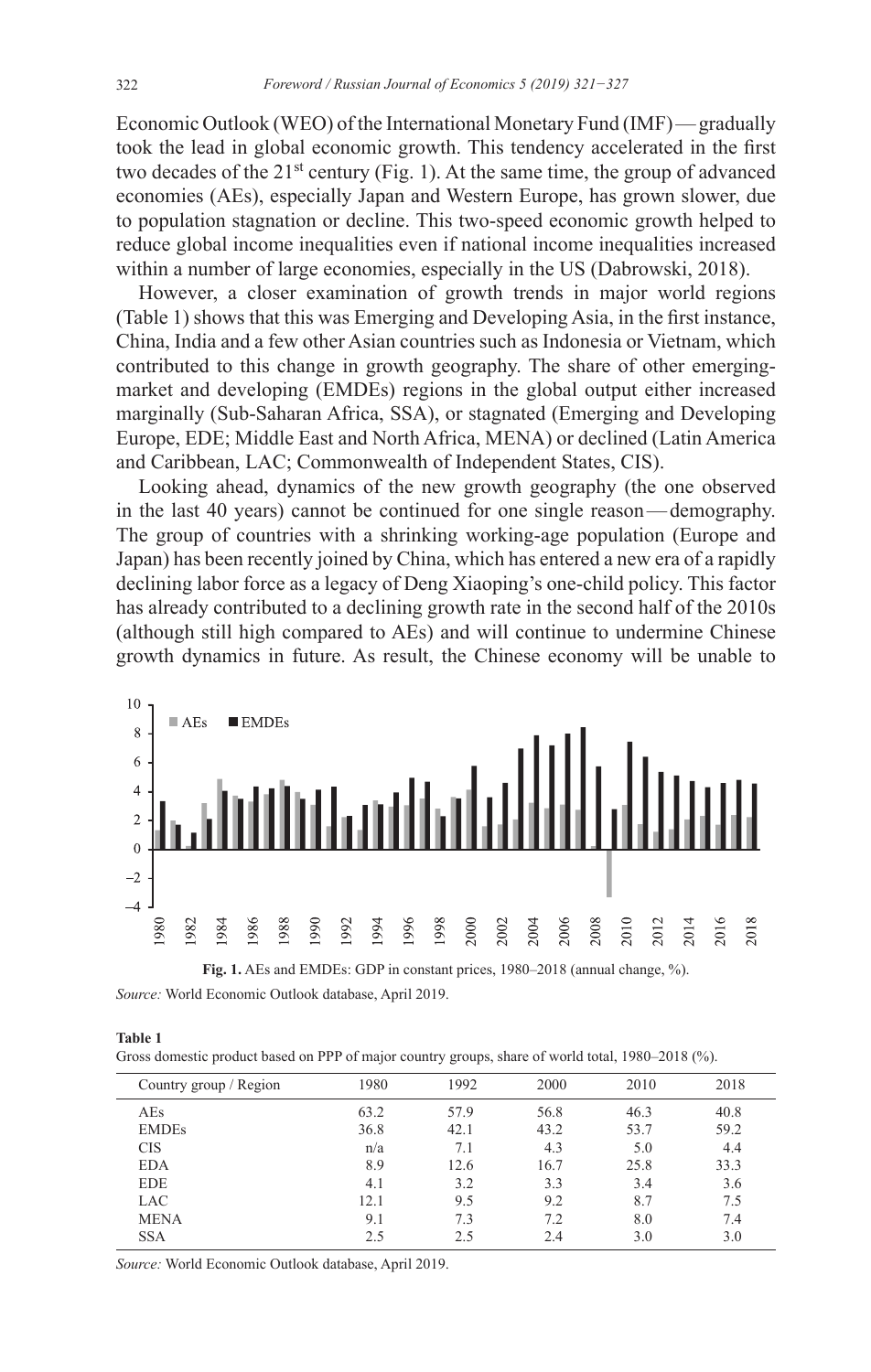continue its role as the main engine of global economic growth.

Which countries and regions can take over the role of China? This is a big question. Perhaps partly India, whose population continues to grow but where there are numerous institutional, cultural and structural barriers which harm economic expansion. Other countries and regions which have large labor surpluses (Southern and Central Asia, the Middle East and Africa) suffer even more from these kinds of barriers. In the Middle East and Africa, political instability and violent conflicts are the major obstacles to economic development.

As a result, the world economy could face a prolonged period of mismatch between large labor surpluses in some regions and labor shortages in others, leading to lower global growth. Theoretically, large-scale labor migration could solve this problem. However, given social, cultural and political factors, rapid increase in migration flows does not seem realistic.

Second, *changes in economic geography* in the last 40 years challenged the system of global economic and political governance, which was formed in the aftermath of WWII. Emerging-market economies—especially the largest—began demanding a larger role in global political and economic institutions. Meeting such aspirations has been easier in those organizations in which each member country has one vote, such as the United Nations (UN) General Assembly, most UN specialized agencies and the World Trade Organization (WTO). It has been much more difficult in the case of the IMF and the World Bank, which are governed by the quota system. Obviously, privileged incumbents are not happy to share their voting power with newcomers.

For example, it took the U.S. Congress five years to ratify the last quota revision (in favor of emerging-market economies, particularly China) that had been approved by the IMF Board of Governors in December 2010. Proposals to increase the number of permanent members of the UN Security Council have never been approved by incumbents possessing the veto power.

The Group of Twenty (G20), initiated in 1999 at the ministerial level and upgraded in 2008 to a summit of leaders, represents one attempt to circumvent the limitations of existing global institutions and engage the largest emergingmarket countries in global governance.

Historically, the aspirations of emerging powers came up against the reluctance of incumbent powers to share their privileged positions, often leading to economic, political and military conflicts, sometimes of tragic consequences. Looking at the list of contemporary conflicts, whether this is a looming US–China trade conflict or violent conflicts in the Middle East or the former Soviet Union, some of them can be explained by such geopolitical rivalry. In all cases, they involve substantial economic costs and add to global risks and uncertainty.

The third kind of risk and uncertainty originates from *the wave of populism*  (of various political stripes) which erupted in the second half of 2010s in several countries. While a diagnosis of this phenomenon remains the subject of heated and ongoing debate (the role of economic vs. non-economic factors—see Dabrowski, 2019) it seriously undermines international cooperation and global governance. Countries in which populist parties and movements control national politics are less cooperative in addressing global challenges (such as climate change, the managing of migration, trade liberalization, or macroeconomic and financial stability) and delivering global and regional public goods. They declare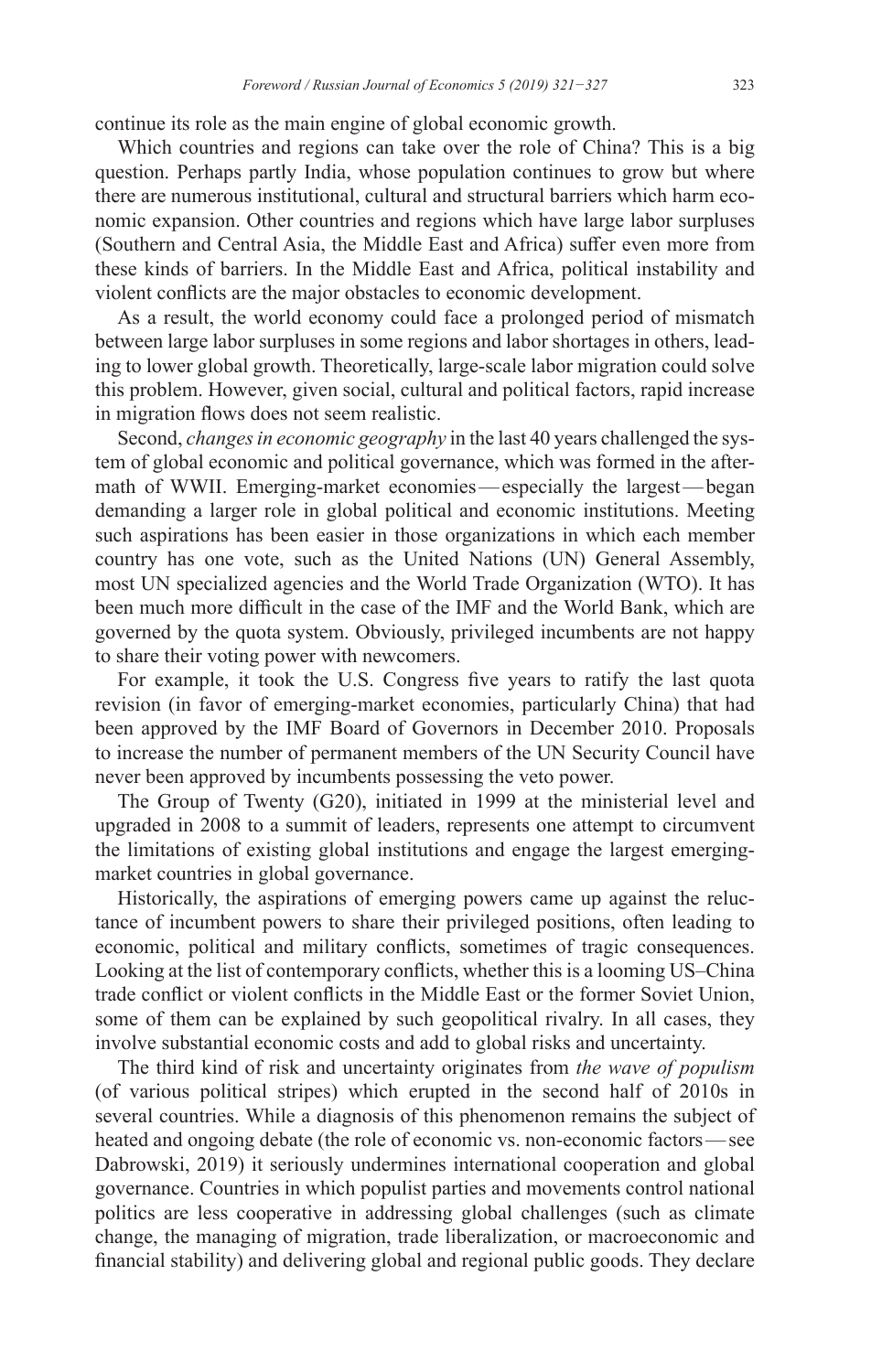the national interest their top priority and often interpret it in a narrow and shortsighted manner. In extreme cases, they breach existing international commitments and challenge global and regional political and economic orders.

Russia is a large country but not an economic superpower. It has the largest territory in the world and is one of the two largest holders of nuclear weapons (the US being the other). It is also one of the five permanent members of the UN Security Council with veto power. However, demographic and economic parameters detract from Russia's influence. Its population accounts for only 2% of the world total population—and this share is systematically decreasing, due to negative population growth in Russia compared to the rising global population. With a population of 147 million, Russia occupied ninth position in the world rankings in 2018—behind China, India, the US, Indonesia, Brazil, Pakistan, Nigeria and Bangladesh, according to the IMF WEO database of October 2019.

According to the same source, in 2018 Russia's share of global total GDP calculated in purchasing power parity (PPP) terms amounted to 3.1%, with declining tendency over time (in 2008, it amounted to 3.9%). Its share of global trade was even lower, at 2.0%.

In 2018, Russia was the sixth-largest national economy in PPP terms after China  $(18.7\%$  of the world's GDP), the US  $(15.2\%)$ , India  $(7.7\%)$ , Japan  $(4.1\%)$  and Germany (3.2%). By comparison, the share of the EU-28 was 16.3%. However, when GDP in current US dollars was taken into account, Russia occupied 12th position behind the US, China, Japan, Germany, the UK, France, India, Italy, Brazil, South Korea and Canada. Russia's GDP per capita in PPP terms amounted to 45.8% of that of the US and 55.0% of Germany. When calculated at the current exchange rate the relative GDP per capita of Russia was only 18.0% of the US and 23.7% of Germany.

The above income per-capita level places Russia in the group of emergingmarket economies, according to the IMF WEO classification, or upper-middle income countries, according to the World Bank classification. Obviously, its economic weight is smaller than the geopolitical one. The same concerns Russia's smaller impact on a global economic governance, in comparison with global political governance. Partly this is also a legacy of the almost half-century absence of the Soviet Union in the Bretton Woods institutions. Nevertheless, Russia is not a simple accepter of rules like so many other small and medium-size economies. It has, and may continue to have, some impact on determining these rules.

In addition, economic growth and prosperity depends, via trade, investment, migration, and global governance channels, on the foreign policy and geopolitical choices pursued. As an open economy, Russia benefits from rapid global economic growth (mainly via high hydrocarbon prices), trade and financial liberalization, and global economic and financial stability. On the contrary, as demonstrated by the experience of the 2008–2009 global financial crisis and 2014–2015 decline in commodity prices, it can fall victim to global economic and financial turbulence.

This special issue of the *Russian Journal of Economics* entitled "*Russia and the global economy*" concentrates on the challenges faced by the Russian economy, which originate from both domestic economic policy and external environment. Six papers published in this volume address various aspects of the Russian economy (growth, trade, investment, energy, institutions and macroeconomic policy), its role in global and regional trade, its trade and investment relations with the largest economic partners (the EU and China), problems of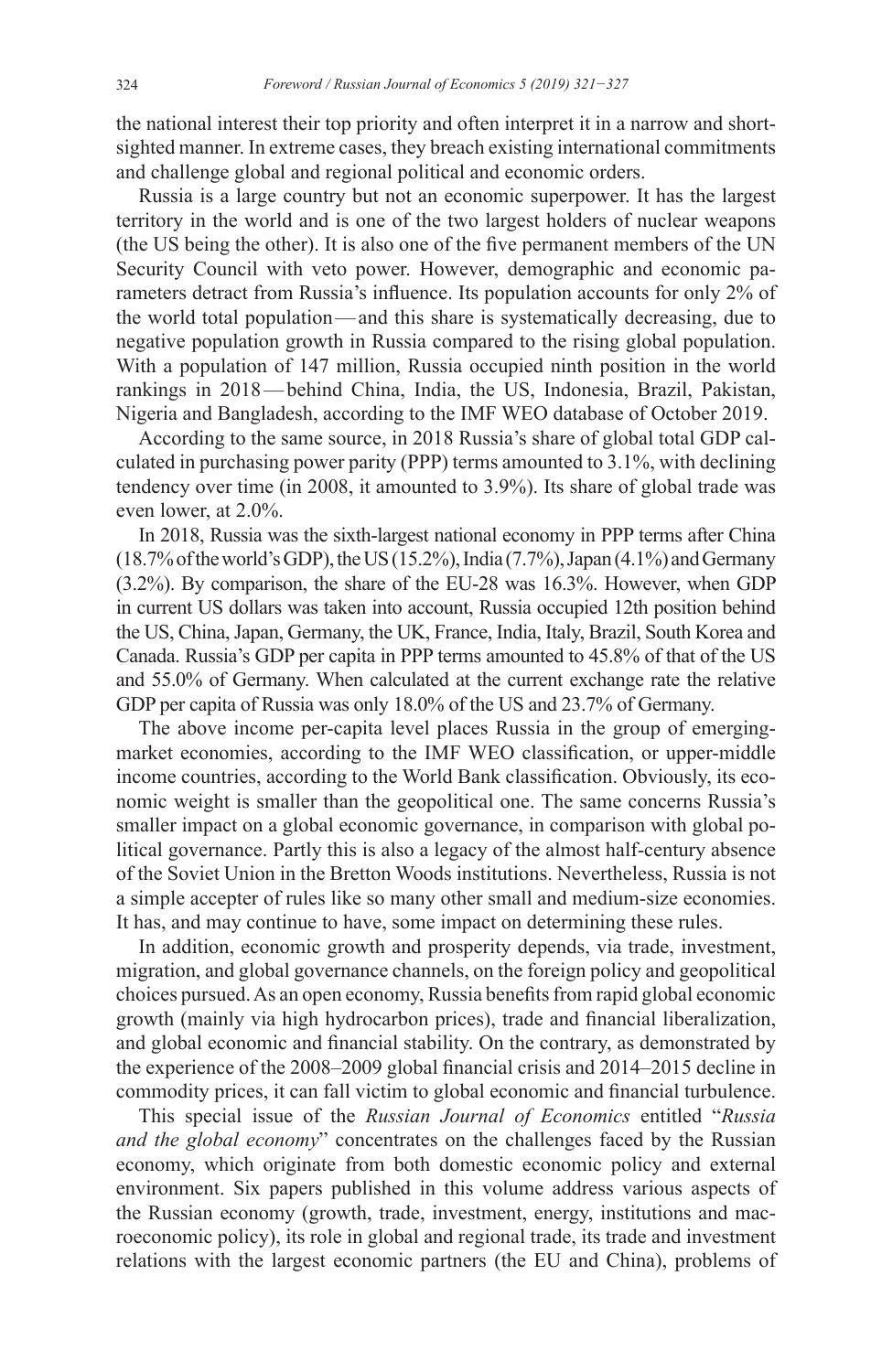global governance (G20) and income inequality in the surrounding region.

The issue opens up with the paper of Marek Dabrowski on "*Factors determining Russia's long-term growth rate*," which analyzes reasons for lower growth rate in the second half of the 2010s, as compared with the 2000s and the early 2010s, and growth perspectives over the next decade. Employing neoclassical growth theory, the author looks at supply-side growth factors: labor, capital investment and total factor productivity growth. Adverse demographic trends (shrinking working-age population and its aging) are the main reasons explaining permanent growth slowdown, only partly mitigated by an open migration policy and pension reform (increasing the retirement age). Unfavorable labor supply trends could be compensated by higher productivity but, in Russia's case, productivity ceased contributing to economic growth from the end of 2000s. There are several reasons why productivity does not grow or grows slowly: the increasing share of state ownership, the poor business climate, dysfunctional governance, insecure property rights, difficulties in diversifying the economy away from hydrocarbon dominance, and political conflict with the US and EU.

In his paper on "*Russia in world trade: Between globalism and regionalism*," Arne Melchior confirms the open nature of the Russian economy. Since the mid-1990s, the share of exports and imports in Russian GDP has grown rapidly, especially at times of high hydrocarbon prices. Part of the analysis is devoted to changes in the sectoral and geographical pattern of Russia's trade, for example, the rise of China and other Asian countries and the complete reversal of the historical pattern of Russia-China trade (Russian manufacturing exports to China have been replaced by commodities, mainly energy resources).

The second part of Melchior's paper estimates potential benefits and costs of further trade liberalization both for the whole of Russia and its domestic mega-regions, using a simple general equilibrium model. The author reaches three important conclusions. First, Russia can gain substantially from further trade liberalization. Second, the most beneficial variant would be global trade liberalization, for example, within the WTO. In such a variant, all Russian mega-regions would benefit. In the case of regional free trade agreements, for example, with countries of the former Soviet Union, the potential effects would be smaller, although still positive. Third, further trade liberalization, especially on a global scale, could help to diversify the Russian economy, in particular boosting manufacturing exports.

The third paper, authored by Alicia Garcia-Herrero and Jianwei Xu ("*How does China fare on the Russian market? Implications for the European Union*"), concerns both trade and investment relations between Russia and its two largest partners—the EU and China. While the share of China in Russia's exports and imports has increased several times since the 1990s, the EU remains Russia's largest trading partner, lender and investor. The expansion of trade between Russia and China reflects, to a large degree, the rapid economic growth of the latter. Looking ahead, increasing competition between European and Chinese exports to Russia should not be surprising as there is ample evidence that China has been moving up fast the technology ladder over the past few decades. Competition over investment and lending is more limited but the situation could change rapidly with China and Russia giving clear signs of a stronger-than-ever strategic partnership.

This paper is followed by Georg Zachmann's analysis of the potential competition between the EU and China in energy trade with Russia and energy related invest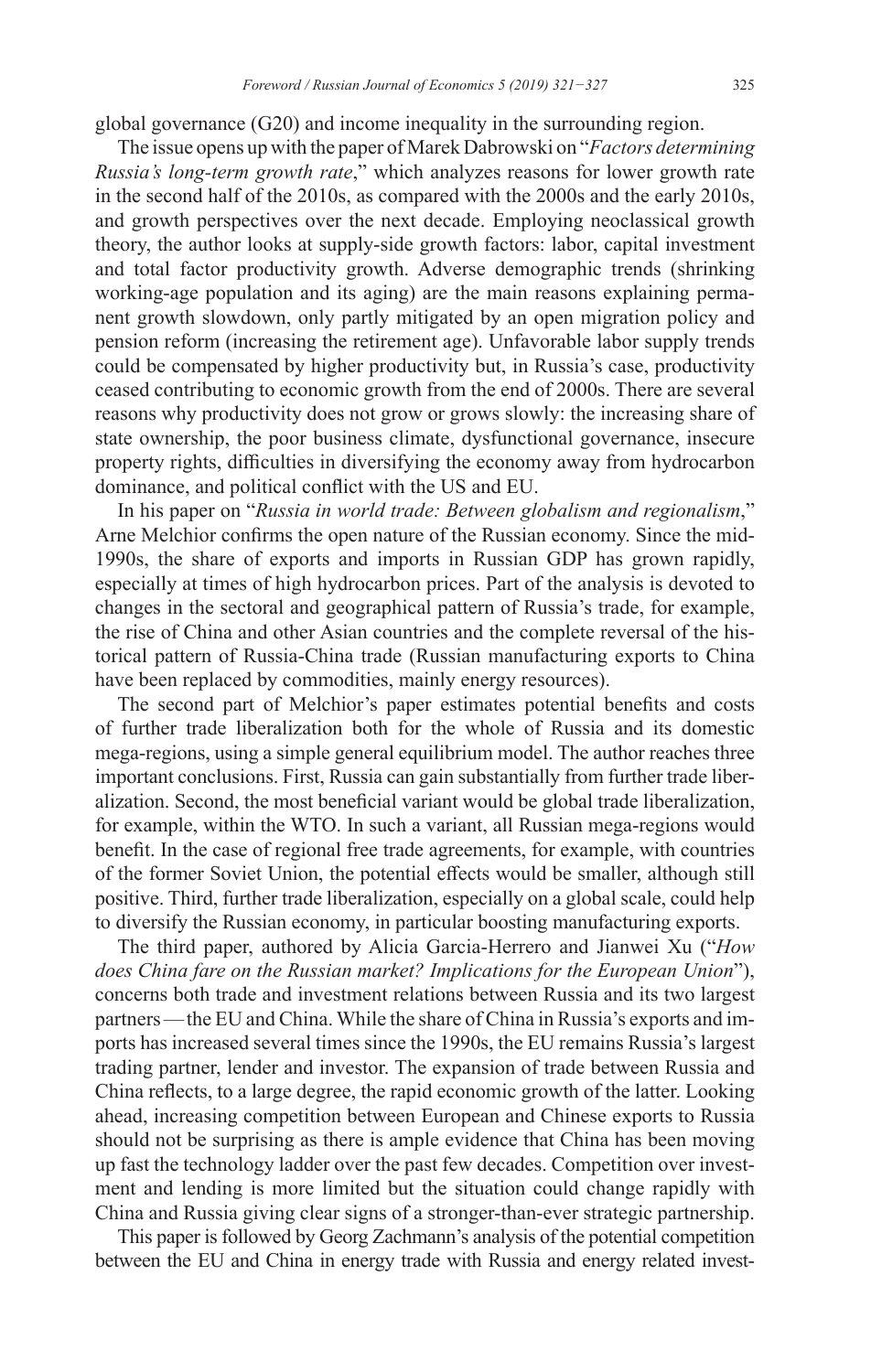ment in Russia ("*The EU–Russia–China energy triangle*"). The author claims that there is no direct competition between the EU and China for Russian oil and gas. Russian exports to the EU and China are supplied from various oil and natural gas fields and by different transportation infrastructure. Second, both China and the EU have an interest in curbing excessive Russian energy rents. Third, although the EU, Russia and China compete on the global energy technology market, they specialize in different technologies: Russia in nuclear energy, China in photovoltaic panels, and the EU—in wind and gas turbines, network infrastructure and energy management systems. Thus, competition is more about which technology will be installed, rather than which country it will come from. Regarding foreign energy investment in Russia, its authorities seem to be more worried about Chinese energy investments with strategic/political goals than EU investments. Finally, the ideas to build intercontinental electricity exchange (between East Asia, including China, Siberia and Europe) are not feasible yet because of the limited capacity of the internal Russian grid.

The two remaining papers are not directly related to an analysis of the Russian economy but address important issues, which are of great importance for Russian economic policy.

Suman Bery, Filippo Biondi and Sybrand Brekelmans in their paper "*Twenty years of the G20: Has it changed global economic governance?*" present a historical evolution of this relatively new, and the most representative, global forum for policy coordination. They examine how inclusion into the G20 of a group of large but much poorer (as compared with G7) emerging-market economies has changed the process of global policy coordination. The G20 leaders created a supportive political environment for strong national and global actions soon after their first meeting in the Fall of 2008. Apart from generating confidence in financial markets, their early measures were supportive in such areas as trade, finance, enhanced resources for the IMF and provision of swap lines to key financial centers. G20 collective action in 2009 prevented a global depression, helped avoid trade protectionism and adjusted somewhat global imbalances. However, once the global financial crisis subsided, political incentives to continue an active role in global governance reforms weakened. Nevertheless, the authors hope that the G20 could increase its influence in the coming decade, as sovereign economic and political interests assert themselves more overtly, and as global treaty-based organizations adjust to the redistribution of global economic power.

Finally, Ben Slay and Tahmina Anvarova present a comprehensive overview of three major studies on income inequalities in middle-income countries of Europe and Central Asia (*"Inequalities in middle-income Europe and Central Asia: A tale of three studies*"). These are: the EBRD's "Transition report 2016–2017"; the World Bank's 2018 study "Toward a new social contract: Taking on distributional tensions in Europe and Central Asia," and UNDP's "Regional human development report 2016. Progress at risk: Inequalities and human development in Eastern Europe, Turkey, and Central Asia." While the three studies differ in terms of objectives, conceptual frameworks, country coverage, data and indicators, and policy recommendations, they also share important commonalities—particularly in terms of creating 'regional' inequality narratives for transition economies, reconciling official data with common perceptions of inequalities in the region; improving data quality, quantity and availability, and changes in tax and social policies. All three reports call for increasing the *de facto* progressivity of national tax systems.